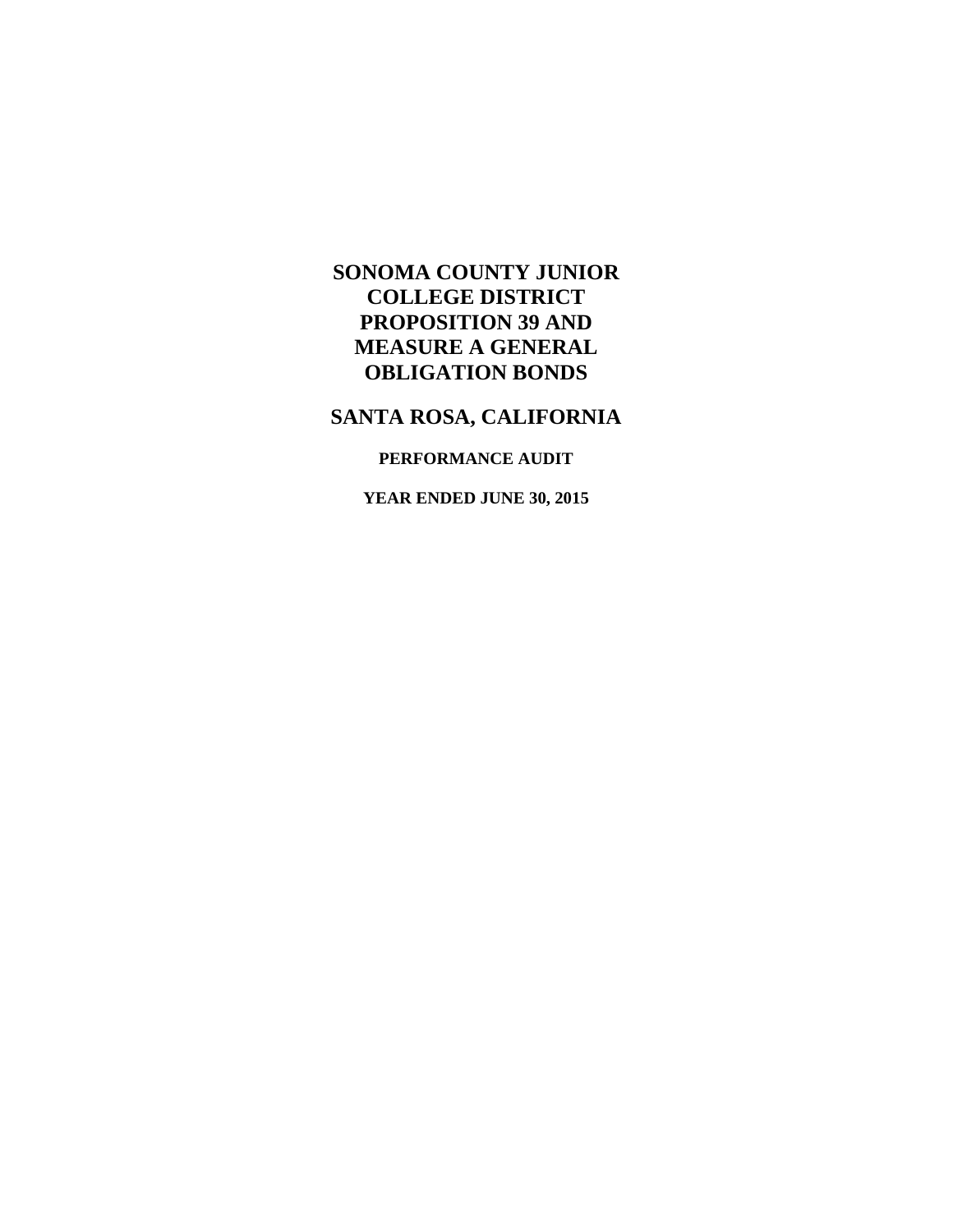## **TABLE OF CONTENTS JUNE 30, 2015**

|                                                | <b>PAGE</b>    |
|------------------------------------------------|----------------|
| <b>Independent Auditors' Report</b>            |                |
| Objectives                                     | 2              |
| Scope of the Audit                             | 2              |
| <b>Background Information</b>                  | $\overline{2}$ |
| Procedures Performed                           | 3              |
| <b>Results of Procedures</b>                   | 3              |
| Conclusion                                     | 9              |
| <b>Management Comments and Recommendations</b> | 9              |
|                                                |                |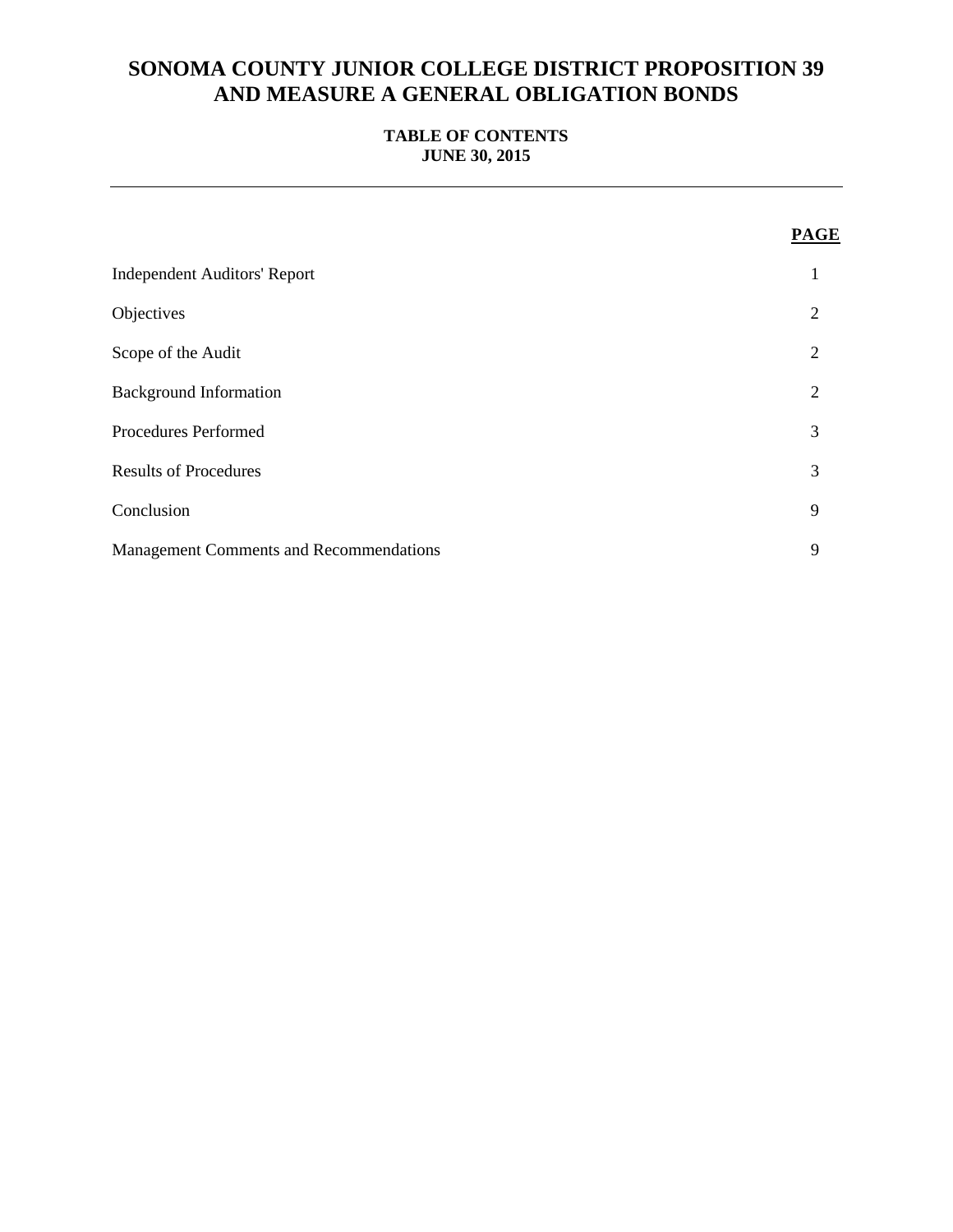

*Relax. We got this.*  $\degree$ 

# **INDEPENDENT AUDITOR'S REPORT**

**Board of Trustees Sonoma County Junior College District Santa Rosa, California** 

We have conducted a performance audit of the Sonoma County Junior College District's (the District's) Measure A General Obligation Bonds for the year ended June 30, 2015.

We conducted our performance audit in accordance with *Government Auditing Standards* issued by the Comptroller General of the United States. Those standards require that we plan and perform the audit to obtain sufficient, appropriate evidence to provide a reasonable basis for our conclusion based on our audit objectives. We believe that the evidence obtained provides a reasonable basis for the findings and conclusions based on our audit objectives.

Our audit was limited to the objectives listed on page 2 of this report, which includes determining the compliance with the performance requirements for the Proposition 39 Measure A General Obligation Bonds under the applicable provisions of Section  $1(b)(3)(C)$  of Article XIIIA of the California Constitution and Proposition 39 as they apply to the bonds and the net proceeds thereof. Management is responsible for the Sonoma County Junior College District's compliance with those requirements.

Solely to assist us in planning and performing our performance audit, we obtained an understanding of the internal controls of the District to determine if internal controls were adequate to help ensure the District's compliance with the requirements of Proposition 39, as specified by Section  $1(b)(3)(C)$  of Article XIIIA of the California Constitution. Accordingly, we do not express any assurance on the internal controls.

The results of our tests indicated that, in all significant respects, the Sonoma County Junior College District expended Measure A General Obligation Bond funds for the year ended June 30, 2015, only for the specific projects developed by the District's Board of Trustees and approved by the voters, in accordance with the requirements of Proposition 39, as specified by Section  $\hat{1(b)}(3)(C)$  of Article XIIIA of the California Constitution.

Millert associates, en.

**GILBERT ASSOCIATES, INC. Sacramento, California** 

**October 29, 2015**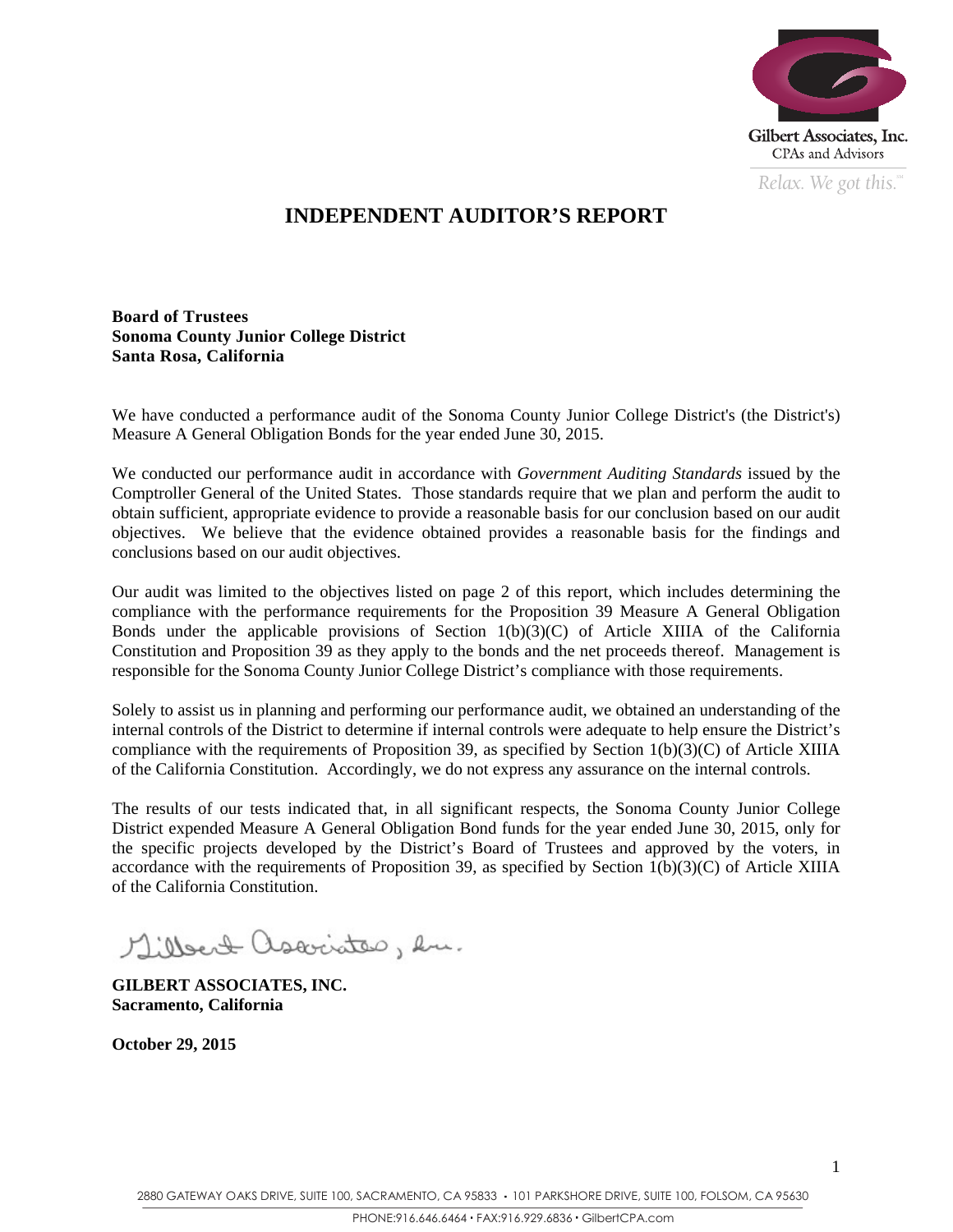### **PERFORMANCE AUDIT JUNE 30, 2015**

#### **OBJECTIVES**

 made in accordance with project budgets and guidelines; note any incongruities or system weaknesses; The objectives of our performance audit were to document the expenditures charged to Measure A General Obligation Bonds (Measure A) which were approved under Proposition 39; determine whether expenditures for fiscal year ended June 30, 2015, charged to the General Obligation Bond Fund have been and provide recommendations for improvements.

#### **SCOPE OF THE AUDIT**

The scope of our performance audit covered the fiscal year ended June 30, 2015. Expenditures incurred after the issuance of the bonds and prior to July 01, 2014, were covered in a previous examination. The expenditures included all object and project codes associated with the Bond projects. The propriety of expenditures for capital projects and maintenance projects funded through other State or local funding sources were not included within the scope of our audit. Expenditures incurred subsequent to June 30, 2015, were not reviewed or included within the scope of our audit.

#### **BACKGROUND INFORMATION**

On March 5, 2002, \$251,700,000 in general obligation bonds were authorized by voters' approval of Measure A. The first series (A) of Bonds in the amount of \$60,000,000 was issued on February 1, 2003. Series A was refunded on September 29, 2005, resulting in an additional \$36,526,697 and defeasing the debt from the original Series A. The second series (B) of Bonds in the amount of \$105,000,000 was issued on September 29, 2005. The third series (C) of Bonds in the amount of \$69,710,000 was issued on September 17, 2007. The fourth and final series (D) of Bonds in the amount of \$16,990,000 was issued on April 2, 2008. In May of 2013, refunding bonds of \$133,215,000 were issued to partially refund Series B and Series C, resulting in a legal defeasance of \$80,430,000 and \$66,095,000 of principal outstanding for Series B and C, respectively. The total proceeds from each bond series less the bond issuance costs are to be used to finance the construction, acquisition, furnishing, and equipping of District facilities.

A Citizens Bond Oversight Committee (the Committee) was appointed on June 11, 2002, to comply with the California Constitution and the Education Code. The purpose of the Committee is to inform the public, at least annually, regarding the appropriate use of the Bond proceeds. California Constitution, Article XIIIA, Section 1(b)(3), requires an annual performance audit be conducted to ensure that the funds have been expended only on the specific projects publicized by the District.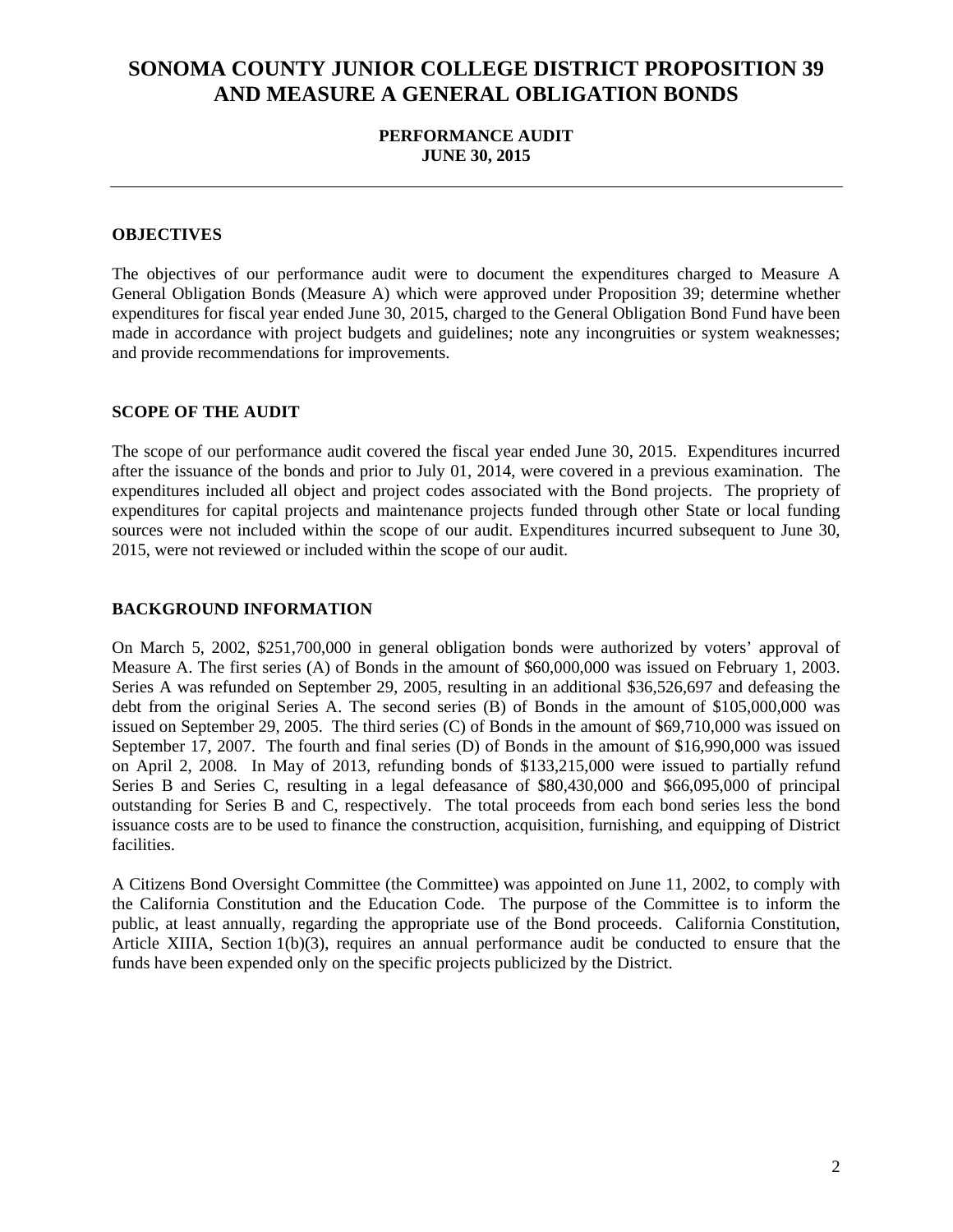### **PERFORMANCE AUDIT JUNE 30, 2015**

### **PROCEDURES PERFORMED**

We obtained the General Obligation Bond Fund general ledger and the project expenditure summary reports and detail prepared by the District for the fiscal year ended June 30, 2015. Within the year audited, we obtained the actual invoices and other supporting documentation for a sample of expenditures to ensure compliance with Proposition 39 and Measure A General Obligation Bond funding. We performed the following procedures:

- We reviewed the list of projects being performed to verify that the list of intended projects is consistent with the District's Facilities Projects Lists.
- We verified that the District created the required debt service fund and capital outlay fund in order to account for the bond proceeds and expenditures.
- We verified that the proceeds from the sale of bonds were deposited in an appropriate debt service fund and a capital outlay projects fund.
- We selected a sample of expenditures in the fiscal year ended June 30, 2015, and reviewed supporting documentation to ensure that funds were properly expended on the specific projects outlined on the publicized list and met the requirements for bidding, if applicable.
- We verified that funds were used for the construction, acquisition, furnishing, and equipping of District facilities, and we verified that funding was not used for salaries of school administrators or other operating expenses of the District.

#### **RESULTS OF PROCEDURES PERFORMED**

The District utilized Measure A Bond funds for 136 projects. The District incurred total expenditures of \$271,759,867 through June 30, 2015, for the Measure A projects listed on the following pages.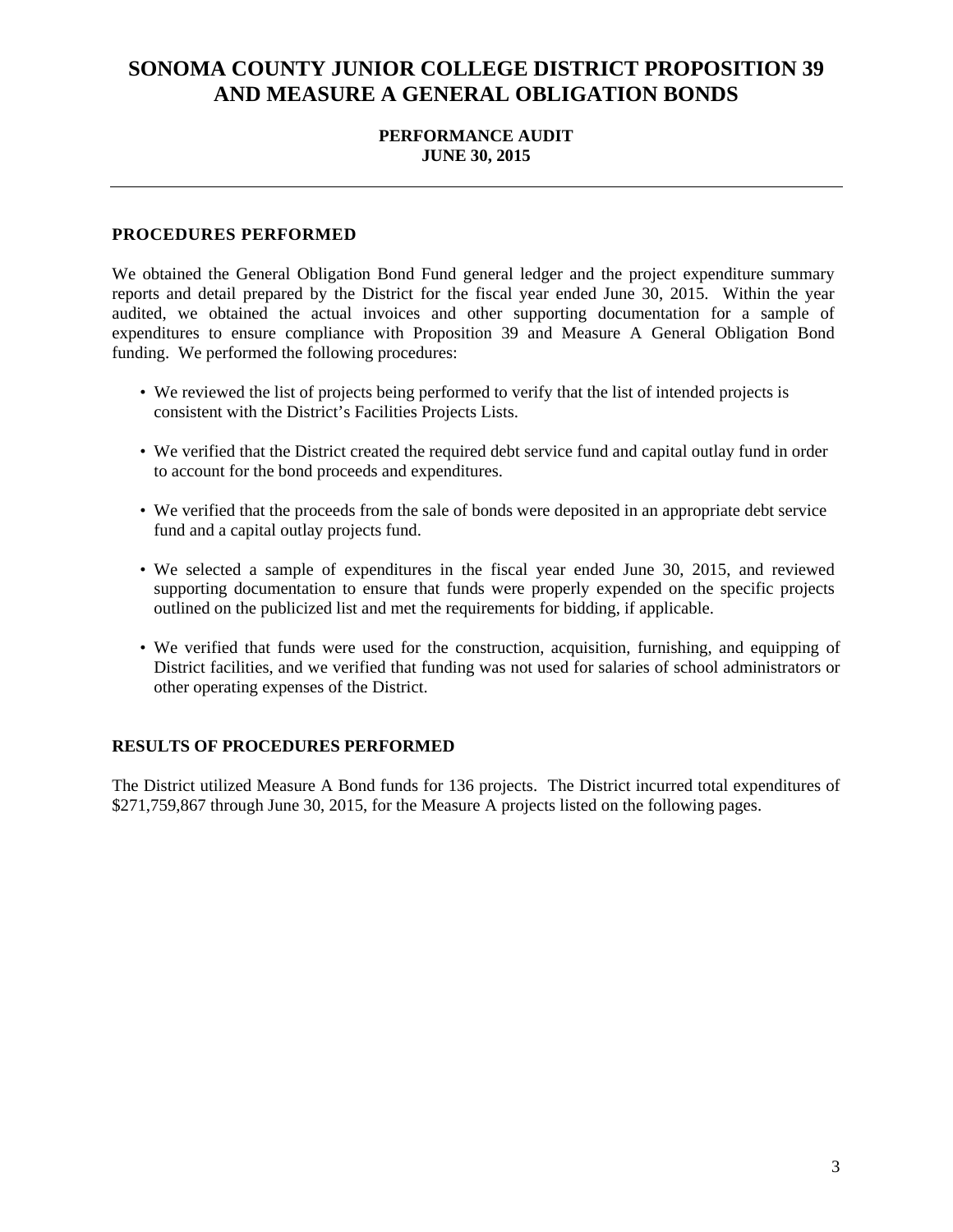**PERFORMANCE AUDIT JUNE 30, 2015**

| <b>EXPENDITURES</b>                                                       | <b>SERIES A</b><br><b>Total</b> | <b>SERIES B</b><br><b>Total</b> | <b>SERIES C</b><br><b>Total</b> | <b>SERIES D</b><br><b>Prior Year</b> | <b>Expenditures</b><br>Prior to<br><b>July 1, 2014</b> | <b>SERIES D</b><br>2014-2015 | Grand<br><b>Total</b> | Project<br><b>Budget</b> | Project<br><b>Status</b> |
|---------------------------------------------------------------------------|---------------------------------|---------------------------------|---------------------------------|--------------------------------------|--------------------------------------------------------|------------------------------|-----------------------|--------------------------|--------------------------|
| <b>Eligible Bond Program Costs</b>                                        | \$<br>1,363,848 \$              | 451,690 \$                      | 622,090 \$                      | 49,458                               | S.<br>2,487,086 \$                                     | 25,299<br>\$                 | 2,512,385 \$          | 2,512,385                | In Progress              |
| RENOVATION AND MODERNIZATION                                              |                                 |                                 |                                 |                                      |                                                        |                              |                       |                          |                          |
| Upgrade classrooms, laboratories, support service space at all locations: |                                 |                                 |                                 |                                      |                                                        |                              |                       |                          |                          |
| Various Classroom/Support Service Upgrades                                | 298,139                         | 11,822                          |                                 |                                      | 309,961                                                |                              | 309.961               | 309,961                  | Completed                |
| Albany House Upgrade                                                      | 92,700                          | (2,300)                         |                                 |                                      | 90,400                                                 |                              | 90,400                | 90,400                   | Completed                |
| <b>Bailey Field Food Kiosk</b>                                            |                                 | 108,684                         |                                 |                                      | 108,684                                                |                              | 108,684               | 108,684                  | Completed                |
| <b>Bailey Field Press Booth</b>                                           | 24,520                          |                                 |                                 |                                      | 24,520                                                 |                              | 24,520                | 24,520                   | Completed                |
| <b>Bailey Hall Remodel</b>                                                |                                 |                                 | 200,598                         | 2,888                                | 203,486                                                |                              | 203,486               | 203,486                  | Completed                |
| <b>Baker Modernization</b>                                                | 1,538,231                       |                                 | 24,005                          |                                      | 1,562,236                                              |                              | 1,562,236             | 1,562,236                | Completed                |
| Baker & Lark Restroom Project                                             |                                 |                                 | 56,171                          |                                      | 56,171                                                 |                              | 56,171                | 56,171                   | Completed                |
| <b>Bech Mercury Abatement</b>                                             | 173                             | 88,889                          |                                 |                                      | 89,062                                                 |                              | 89,062                | 89,062                   | Completed                |
| Belden Roof & Flooring                                                    |                                 | 50,739                          |                                 |                                      | 50,739                                                 |                              | 50,739                | 50,739                   | Completed                |
| Bertolini Open Plenum                                                     |                                 |                                 |                                 |                                      |                                                        | 248,096                      | 248,096               | 270,688                  | In Progress              |
| <b>Brickyard Remodel</b>                                                  | 822,156                         |                                 |                                 |                                      | 822,156                                                |                              | 822,156               | 822,156                  | Completed                |
| Building and Site Scheduled Maintenance                                   | 53,681                          | 97,579                          | 60,960                          |                                      | 212,220                                                | 4,674                        | 216,894               | 216,894                  | Completed                |
| <b>Burbank Auditorium Project</b>                                         |                                 | 33,240                          | 190,417                         |                                      | 223,657                                                |                              | 223,657               | 223,657                  | Completed                |
| <b>Burbank Door Porject</b>                                               |                                 |                                 |                                 |                                      |                                                        | 4,028                        | 4,028                 | 120,650                  | In Progress              |
| <b>Bussman Exterior</b>                                                   | 215,412                         | 203,649                         |                                 |                                      | 419,061                                                |                              | 419,061               | 419,061                  | Completed                |
| <b>Bussman Consolidation</b>                                              |                                 |                                 | 44,644                          |                                      | 44,644                                                 |                              | 44,644                | 44,644                   | Completed                |
| Campus Signage                                                            |                                 | 40,074                          | 20,470                          |                                      | 60,544                                                 | 4,835                        | 65,379                | 121,177                  | In Progress              |
| College Skills                                                            |                                 |                                 |                                 | 14,530                               | 14,530                                                 | 29,267                       | 43,797                | 123,445                  | In Progress              |
| Emeritus Phase III                                                        | 764,179                         | 53,300                          |                                 |                                      | 817,479                                                |                              | 817,479               | 817,479                  | Completed                |
| EMS Control Upgrade Project                                               |                                 | 706,536                         | 354,243                         |                                      | 1,060,779                                              |                              | 1,060,779             | 1,060,779                | Completed                |
| Fire Academy Upgrade                                                      |                                 |                                 |                                 |                                      |                                                        | 42,165                       | 42,165                | 307,044                  | In Progress              |
| Foundation / PR Remodel                                                   |                                 |                                 | 29,229                          | 38,332                               | 67,561                                                 |                              | 67,561                | 67,561                   | Completed                |
| Garcia Remodel                                                            |                                 |                                 |                                 |                                      |                                                        | 22,698                       | 22,698                | 60,000                   | In Progress              |
| Haehl Waterproofing Project                                               |                                 |                                 | 91,424                          |                                      | 91,424                                                 |                              | 91,424                | 91,424                   | Completed                |
| Infrastructure                                                            |                                 | 188,280                         | 37,662                          |                                      | 225,942                                                |                              | 225,942               | 225,942                  | Completed                |
| Jesse Peter Museum Expansion                                              | 35,875                          | 1,894,789                       | 6,520                           | 1,523                                | 1,938,707                                              |                              | 1,938,707             | 1,938,707                | Completed                |
| Maggini Hall Stair Replacement                                            |                                 | 42,205                          |                                 |                                      | 42,205                                                 |                              | 42,205                | 42,205                   | Completed                |
| Pedroncelli Project                                                       |                                 |                                 |                                 | 14.785                               | 14,785                                                 |                              | 14.785                | 21,835                   | In Progress              |
| Pioneer Hall                                                              |                                 |                                 |                                 | 5,410                                | 5,410                                                  |                              | 5,410                 | 5,410                    | Completed                |
| Planetarium Seating Replacement                                           | 74,180                          |                                 |                                 |                                      | 74,180                                                 |                              | 74,180                | 74,180                   | Completed                |
| <b>Plover Veterans Remodel</b>                                            |                                 |                                 |                                 |                                      |                                                        |                              |                       | 32,873                   | In Progress              |
| Plover Student Equity Remodel                                             |                                 |                                 |                                 |                                      |                                                        | 13,815                       | 13,815                | 51,325                   | In Progress              |
| Quinn Men's Locker Room Remodel                                           | 177.532                         |                                 |                                 |                                      | 177,532                                                | 2,173                        | 179,705               | 179,705                  | Completed                |
| Quinn Skylight                                                            | 202,360                         | (17, 397)                       |                                 |                                      | 184,963                                                |                              | 184,963               | 184,963                  | Completed                |
| <b>Race Hall Alterations</b>                                              |                                 | 75,610                          | 151,511                         |                                      | 227,121                                                |                              | 227,121               | 227,121                  | Completed                |
| Race Hall Reconstruction                                                  |                                 | 200,638                         | (487, 137)                      |                                      | (286, 499)                                             |                              | (286, 499)            | (286, 499)               | Completed                |
| Shone Farm Projects                                                       |                                 | 218                             | 353,790                         |                                      | 354,008                                                |                              | 354,008               | 354,008                  | Completed                |
| Shone Farm Vineyard Development                                           |                                 | 15,699                          | 285,131                         | 10,155                               | 310,985                                                |                              | 310,985               | 310,985                  | Completed                |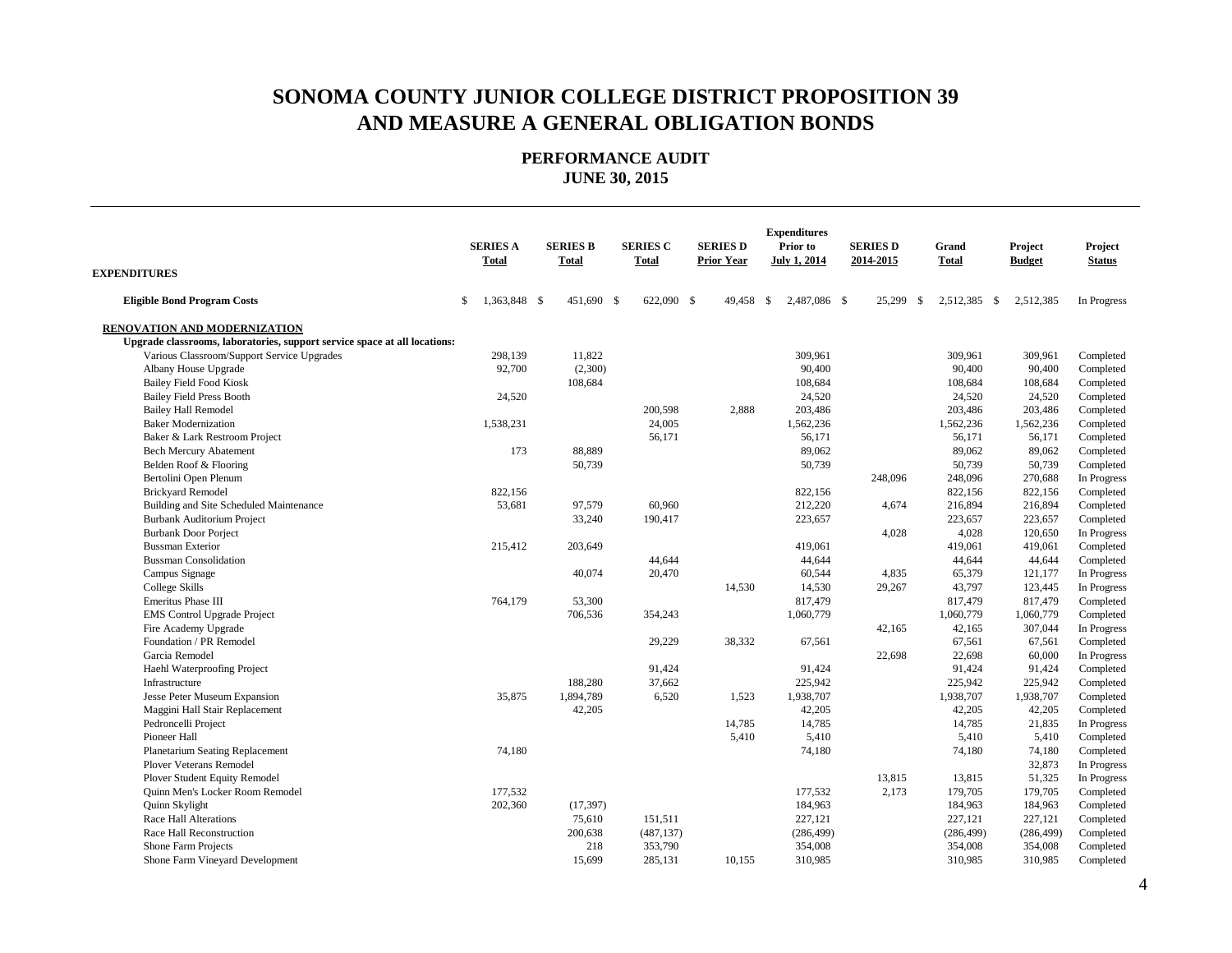|                                                       | <b>Expenditures</b>             |                          |                          |                                      |                                 |                              |                       |                          |                          |
|-------------------------------------------------------|---------------------------------|--------------------------|--------------------------|--------------------------------------|---------------------------------|------------------------------|-----------------------|--------------------------|--------------------------|
|                                                       | <b>SERIES A</b><br><b>Total</b> | <b>SERIES B</b><br>Total | <b>SERIES C</b><br>Total | <b>SERIES D</b><br><b>Prior Year</b> | Prior to<br><b>July 1, 2014</b> | <b>SERIES D</b><br>2014-2015 | Grand<br><b>Total</b> | Project<br><b>Budget</b> | Project<br><b>Status</b> |
|                                                       |                                 |                          |                          |                                      |                                 |                              |                       |                          |                          |
| Shuhaw Modernization                                  | 145,324                         | 238,472                  | 13,057                   |                                      | 396,853                         |                              | 396,853               | 396,853                  | Completed                |
| Shuhaw Restroom Project                               |                                 |                          | 29,819                   |                                      | 29,819                          |                              | 29,819                | 29,819                   | Completed                |
| <b>Staff Development Modular</b>                      |                                 |                          |                          |                                      |                                 | 9,300                        | 9,300                 | 39,413                   | In Progress              |
| Steve Olson Lane Reconstruction                       |                                 |                          |                          | 581,522                              | 581,522                         |                              | 581,522               | 581,522                  | Completed                |
| Tauzer Gym Remodel                                    | 2,874                           | 96,606                   |                          |                                      | 99,480                          |                              | 99,480                | 99,480                   | Completed                |
| Upgrade existing restrooms, plumbing and sewer lines: |                                 |                          |                          |                                      |                                 |                              |                       |                          |                          |
| <b>Plumbing Replacements</b>                          | 328,432                         |                          |                          |                                      | 328,432                         |                              | 328,432               | 328,432                  | Completed                |
| Repair and replace roofs:                             |                                 |                          |                          |                                      |                                 |                              |                       |                          |                          |
| Plover Roofing                                        |                                 |                          |                          |                                      |                                 | 4,066                        | 4,066                 | 4,066                    | Completed                |
| Roofing Scheduled Maintenance                         | 644,023                         | 492,820                  | 293,270                  |                                      | 1,430,113                       | 761                          | 1,430,874             | 1,430,874                | Completed                |
| Paint and re-seal building interiors and exteriors:   |                                 |                          |                          |                                      |                                 |                              |                       |                          |                          |
| Maggini Water Intrusion                               |                                 |                          |                          |                                      |                                 | 14,112                       | 14,112                | 79,690                   | In Progress              |
| Race Exterior Waterproofing                           | 1,989,315                       | 1,561,391                | (3,595,876)              |                                      | (45, 170)                       |                              | (45, 170)             | (45, 170)                | Completed                |
| <b>Upgrade mechanical systems</b>                     | 16,916                          |                          |                          |                                      | 16,916                          |                              | 16,916                | 16,916                   | Completed                |
| <b>COLLEGE-WIDE SAFETY AND SECURITY IMPROVEMENTS</b>  |                                 |                          |                          |                                      |                                 |                              |                       |                          |                          |
| Improve seismic safety of buildings:                  |                                 |                          |                          |                                      |                                 |                              |                       |                          |                          |
| Seismic Safety                                        | 22,969                          | 45,354                   |                          |                                      | 68,323                          |                              | 68,323                | 68,323                   | Completed                |
| <b>Upgrade bleachers for safety:</b>                  |                                 |                          |                          |                                      |                                 |                              |                       |                          |                          |
| <b>Bleachers Safety Upgrade</b>                       | 46,997                          | 210,340                  |                          |                                      | 257,337                         |                              | 257,337               | 257,337                  | Completed                |
| Install / improve intrusion alarms and doorlocks:     |                                 |                          |                          |                                      |                                 |                              |                       |                          |                          |
| Security, Key, Alarm Systems                          | 281,407                         | 735,932                  | 146,422                  | 49,183                               | 1,212,944                       | 6,420                        | 1,219,364             | 1,222,294                | In Progress              |
| Strengthen roof anchorage for safety:                 |                                 |                          |                          |                                      |                                 |                              |                       |                          |                          |
| Roof Safety Anchorage                                 | 143,981                         |                          |                          |                                      | 143.981                         |                              | 143,981               | 143,981                  | Completed                |
| <b>Seating replacement projects</b>                   | 208,567                         |                          |                          |                                      | 208,567                         |                              | 208,567               | 208,567                  | Completed                |
| <b>COLLEGE-WIDE ENERGY EFFICIENCY</b>                 |                                 |                          |                          |                                      |                                 |                              |                       |                          |                          |
| Replace aging, inefficient boilers                    |                                 | 279.185                  |                          |                                      | 279,185                         | 13,785                       | 292,970               | 445,835                  | In Progress              |
| Replace and upgrade HVAC systems:                     |                                 |                          |                          |                                      |                                 |                              |                       |                          |                          |
| Forsyth Hall HVAC                                     |                                 |                          |                          |                                      |                                 | 136,617                      | 136,617               | 136,617                  | Completed                |
| Petaluma Cooling Tower                                |                                 |                          |                          |                                      |                                 | 2,510                        | 2,510                 | 73,094                   | In Progress              |
| HVAC Scheduled Maintenance                            | 889,631                         | 858,477                  | 140,241                  |                                      | 1,888,349                       |                              | 1,888,349             | 1,888,349                | Completed                |
| Replace emergency generator:                          |                                 |                          |                          |                                      |                                 |                              |                       |                          |                          |
| <b>Bussman Generator</b>                              | 277,463                         | 940                      |                          |                                      | 278,403                         |                              | 278,403               | 278,403                  | Completed                |
| Upgrade lighting and electrical systems:              |                                 |                          |                          |                                      |                                 |                              |                       |                          |                          |
| <b>Electrical Scheduled Maintenance</b>               | 19,341                          |                          | 105,952                  |                                      | 125,293                         |                              | 125,293               | 125,293                  | Completed                |
| Site Lightning Upgrade                                |                                 |                          |                          | 29,523                               | 29,523                          | 10,836                       | 40,359                | 45,891                   | In Progress              |
| Lounibos Photovoltaic Energy Conservation             | 316,000                         | 188,038                  |                          |                                      | 504,038                         |                              | 504,038               | 504,038                  | Completed                |
| <b>Cogeneration Turbine Replacement</b>               | 968,089                         | 7,310                    | 25,369                   |                                      | 1,000,768                       |                              | 1,000,768             | 1,000,768                | Completed                |
| <b>Energy Conservation</b>                            | 443,325                         | 1,267,834                | 44,644                   |                                      | 1,755,803                       |                              | 1,755,803             | 1,755,803                | Completed                |
| Bussman Hall Computer Room A/C                        | 78,095                          | 5,802                    |                          |                                      | 83,897                          |                              | 83,897                | 83,897                   | Completed                |
| <b>Emergency Generator</b>                            |                                 |                          | 216,650                  |                                      | 216,650                         |                              | 216,650               | 216,650                  | Completed                |
| Petaluma Utility Mapping                              |                                 |                          |                          |                                      |                                 | 14,776                       | 14,776                | 14,776                   | Completed                |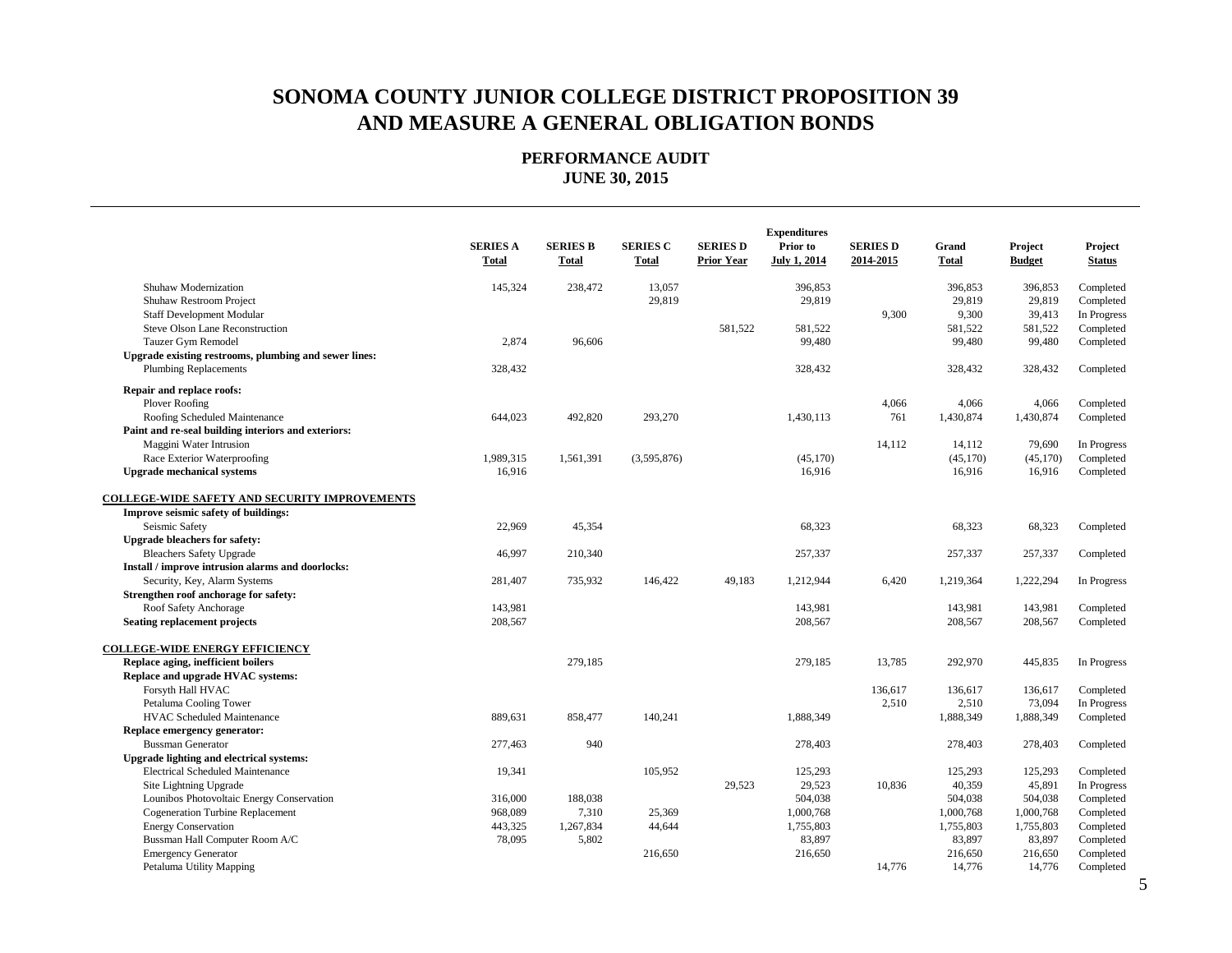|                                                                   | <b>SERIES A</b><br><b>Total</b> | <b>SERIES B</b><br>Total | <b>SERIES C</b><br>Total | <b>SERIES D</b><br><b>Prior Year</b> | <b>Expenditures</b><br>Prior to<br><b>July 1, 2014</b> | <b>SERIES D</b><br>2014-2015 | Grand<br><b>Total</b> | Project<br><b>Budget</b> | Project<br><b>Status</b> |
|-------------------------------------------------------------------|---------------------------------|--------------------------|--------------------------|--------------------------------------|--------------------------------------------------------|------------------------------|-----------------------|--------------------------|--------------------------|
| Santa Rosa Utility Mapping                                        |                                 |                          |                          |                                      |                                                        | 27,745                       | 27,745                | 27,745                   | Completed                |
| <b>PSTC Utility Mapping</b>                                       |                                 |                          |                          |                                      |                                                        | 12,988                       | 12,988                | 12,988                   | Completed                |
| PSTC Photovoltaic Project                                         |                                 | 2,502,159                |                          |                                      | 2,502,159                                              |                              | 2,502,159             | 2,502,159                | Completed                |
| Replace out-of-date, inefficient electrical transformers          |                                 |                          |                          |                                      |                                                        | 39,439                       | 39,439                | 166,282                  | In Progress              |
| COLLEGE-WIDE WIRING AND TECHNOLOGY FOR COMPUTERS,                 |                                 |                          |                          |                                      |                                                        |                              |                       |                          |                          |
| INTERNET ACCESS AND AN EFFECTIVE LEARNING ENVIRONMENT             |                                 |                          |                          |                                      |                                                        |                              |                       |                          |                          |
| Upgrade and expand wireless systems, telecommunications, internet |                                 |                          |                          |                                      |                                                        |                              |                       |                          |                          |
| and network connections:                                          |                                 |                          |                          |                                      |                                                        |                              |                       |                          |                          |
| <b>Building to Building Connectivity</b>                          | 630.964                         | 707,367                  | 975                      |                                      | 1,339,306                                              |                              | 1,339,306             | 1,339,306                | Completed                |
| <b>Infrastructure Project</b>                                     |                                 |                          |                          |                                      |                                                        | 5,787                        | 5,787                 | 5,787                    | Completed                |
| Maggini Hall Network Replacement                                  | 187,687                         |                          |                          |                                      | 187,687                                                |                              | 187,687               | 187,687                  | Completed                |
| Radio System Upgrade                                              |                                 |                          |                          |                                      |                                                        | 137,552                      | 137,552               | 275,000                  | In Progress              |
| Uninterruptable Power Supply                                      | 30,314                          |                          |                          |                                      | 30,314                                                 |                              | 30,314                | 30,314                   | Completed                |
| <b>Wireless Systems</b>                                           |                                 |                          | 46,073                   |                                      | 46,073                                                 |                              | 46,073                | 46,073                   | Completed                |
| <b>Upgrade Phone Systems</b>                                      | 36,326                          | 32,305                   | 886                      |                                      | 69,517                                                 |                              | 69,517                | 69,517                   | Completed                |
| Library Collections and Infrastructure                            | 283,612                         |                          |                          |                                      | 283,612                                                |                              | 283,612               | 283,612                  | Completed                |
| Upgrade and replace computer and software systems:                | 15,020                          |                          |                          |                                      | 15,020                                                 |                              | 15,020                | 15,020                   | Completed                |
| <b>Integrated Computer System Design</b>                          | 150,389                         | 249,308                  | 699                      |                                      | 400,396                                                |                              | 400,396               | 400,396                  | Completed                |
| <b>Escape Software Conversion</b>                                 |                                 |                          | 1,013,150                |                                      | 1,013,150                                              | 21,159                       | 1,034,309             | 1,150,000                | In Progress              |
| Digital Archive Project                                           |                                 |                          |                          | 54,246                               | 54,246                                                 | 82,990                       | 137,236               | 137,236                  | Completed                |
| College Site Software License                                     | 477,112                         | 425,067                  | 518,266                  | 432,536                              | 1,852,981                                              | 107,478                      | 1,960,459             | 2,274,348                | In Progress              |
| <b>Institutional Computer Upgrade</b>                             | 194,001                         | 130,681                  | 78,384                   |                                      | 403,066                                                |                              | 403,066               | 403,066                  | Completed                |
| Upgrade and replace classroom equipment and instructional aids:   |                                 |                          |                          |                                      |                                                        |                              |                       |                          |                          |
| Language Lab Upgrades                                             |                                 | 86,070                   | 188,404                  |                                      | 274,474                                                |                              | 274,474               | 274,474                  | Completed                |
| Student Services Assessment and Remote Testing                    | 462                             |                          |                          |                                      | 462                                                    |                              | 462                   | 462                      | Completed                |
| <b>Technology Equipment</b>                                       | 3,421,117                       | 1,963,616                | 2,187,558                | 1,842,836                            | 9,415,127                                              | 709,442                      | 10,124,569            | 16,846,985               | In Progress              |
| Upgrade media and audio visual equipment:                         |                                 |                          |                          |                                      |                                                        |                              |                       |                          |                          |
| Media Equipment - Auditoriums/Fields/Testing                      | 40,513                          | 16,262                   | 42,469                   |                                      | 99,244                                                 |                              | 99,244                | 99,244                   | Completed                |
| DVD Format Conversion & Streaming Video Systems                   | 85,957                          | 61,130                   | 10,111                   | 7,704                                | 164,902                                                | 10,971                       | 175,873               | 175,873                  | Completed                |
| Classroom Media Systems Replacement                               | 770.695                         | 1,105,202                | 1,010,137                | 383,643                              | 3.269.677                                              | 97,795                       | 3,367,472             | 3,743,539                | In Progress              |
| FACILITIES REPLACEMENT, EXPANSION AND NEW CONSTRUCTION            |                                 |                          |                          |                                      |                                                        |                              |                       |                          |                          |
| <b>Facility / Site Demolition:</b>                                | 313,573                         | 76,408                   | 6,434                    |                                      | 396,415                                                | 51,655                       | 448,070               | 448,070                  | Completed                |
| Lark Temps Removal                                                |                                 |                          |                          | 68,632                               | 68,632                                                 |                              | 68,632                | 68,632                   | Completed                |
| <b>Construction of new facilities:</b>                            |                                 |                          |                          |                                      |                                                        |                              |                       |                          |                          |
| Ag Pavilion                                                       | 5,065,073                       | 1,496,429                | 201,541                  |                                      | 6,763,043                                              |                              | 6,763,043             | 6,763,043                | Completed                |
| Shone Farm Reservoir                                              | 14,971                          | 98,808                   | 196,503                  | 760                                  | 311,042                                                |                              | 311,042               | 311,042                  | Completed                |
| Math Science Building                                             |                                 |                          |                          | 5.310                                | 5,310                                                  | 13,018                       | 18,328                | 60,123                   | In Progress              |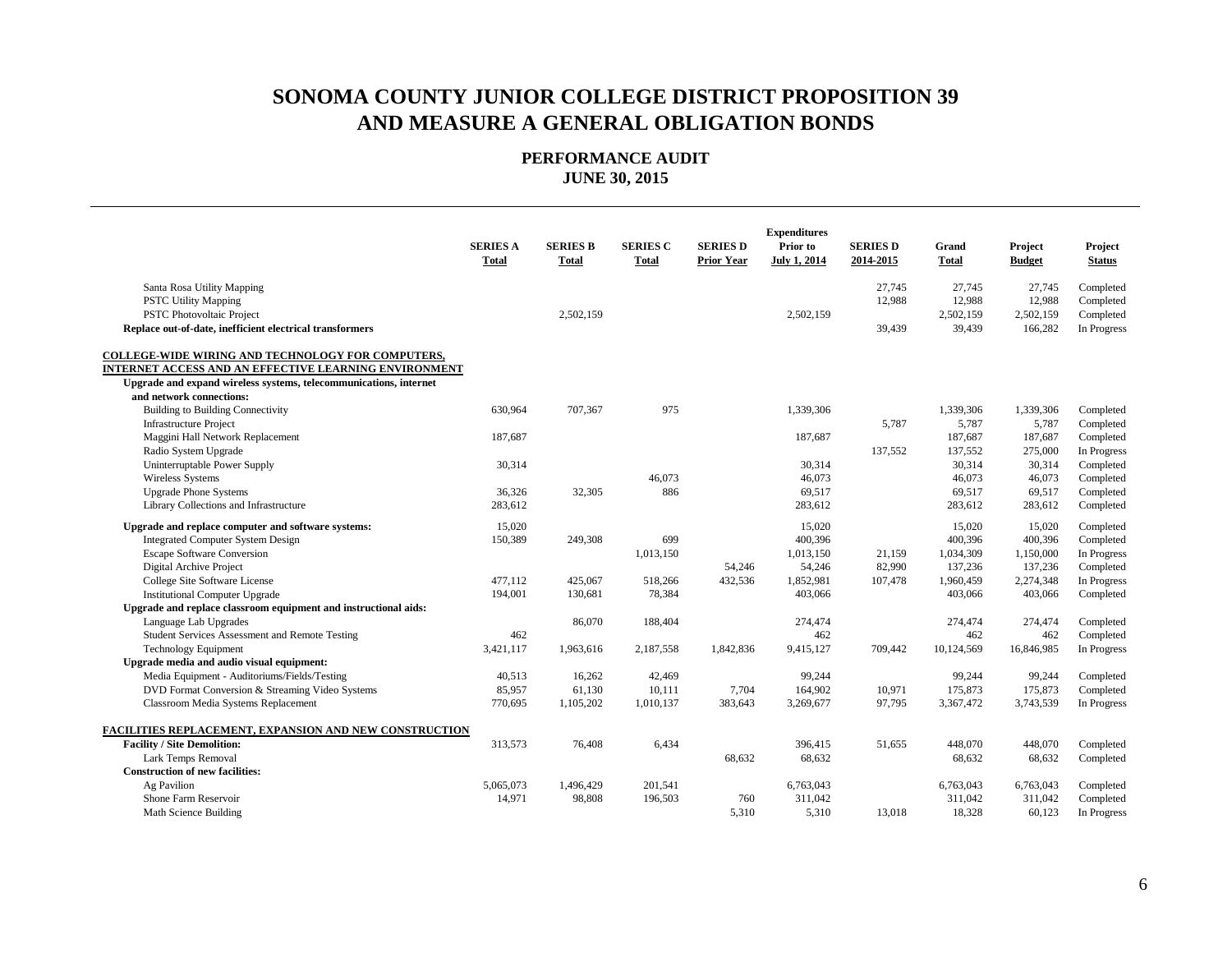|                                                     |                                 |                                 |                                 |                                      | <b>Expenditures</b>             |                              |                       |                          |                          |
|-----------------------------------------------------|---------------------------------|---------------------------------|---------------------------------|--------------------------------------|---------------------------------|------------------------------|-----------------------|--------------------------|--------------------------|
|                                                     | <b>SERIES A</b><br><b>Total</b> | <b>SERIES B</b><br><b>Total</b> | <b>SERIES C</b><br><b>Total</b> | <b>SERIES D</b><br><b>Prior Year</b> | Prior to<br><b>July 1, 2014</b> | <b>SERIES D</b><br>2014-2015 | Grand<br><b>Total</b> | Project<br><b>Budget</b> | Project<br><b>Status</b> |
|                                                     |                                 |                                 |                                 |                                      |                                 |                              |                       |                          |                          |
| <b>Planning Consultants:</b>                        |                                 |                                 |                                 |                                      |                                 |                              |                       |                          |                          |
| Program Planning and Project Development            |                                 |                                 |                                 |                                      |                                 | 32,474                       | 32,474                | 92,747                   | In Progress              |
| Site Specific Master Planning                       |                                 |                                 |                                 |                                      |                                 | 101,133                      | 101,133               | 101,133                  | Completed                |
| Petaluma East Property Line                         |                                 |                                 |                                 |                                      |                                 | 3,145                        | 3,145                 | 3,145                    | Completed                |
| Space Planning Consultants / Master Planning        | 366,157                         | 15,780                          |                                 |                                      | 381,937                         |                              | 381,937               | 381,937                  | Completed                |
| <b>PSTC Completion:</b>                             |                                 |                                 |                                 |                                      |                                 |                              |                       |                          |                          |
| <b>PSTC</b>                                         | 5,842                           | 8,787                           | 15,511                          |                                      | 30,140                          |                              | 30,140                | 30,140                   | Completed                |
| <b>Advanced Lab Facility</b>                        | 27,426                          | 206,300                         | 149,053                         | (11, 463)                            | 371,316                         |                              | 371,316               | 371,316                  | Completed                |
| <b>Fire Tower:</b>                                  |                                 |                                 |                                 |                                      |                                 |                              |                       |                          |                          |
| Fire Tower - PSTC                                   | 960,555                         | (15,288)                        |                                 |                                      | 945,267                         |                              | 945,267               | 945,267                  | Completed                |
| <b>Library / Learning Resource Center:</b>          |                                 |                                 |                                 |                                      |                                 |                              |                       |                          |                          |
| <b>Library Preliminary Drawings</b>                 | 149,000                         |                                 |                                 |                                      | 149,000                         |                              | 149,000               | 149,000                  | Completed                |
| <b>Library Working Drawings</b>                     | 452,399                         |                                 |                                 |                                      | 452,399                         |                              | 452,399               | 452,399                  | Completed                |
| <b>Library Construction</b>                         | 11,132,642                      | 1,261,492                       | 488,536                         | 750                                  | 12,883,420                      |                              | 12,883,420            | 12,883,420               | Completed                |
| Library Equipment                                   | 130,494                         | 422,969                         |                                 |                                      | 553,463                         |                              | 553,463               | 553,463                  | Completed                |
| Analy / Library Connection                          | 505,331                         |                                 |                                 |                                      | 505,331                         |                              | 505,331               | 505,331                  | Completed                |
| Analy Village                                       | 3,350,035                       | 9,420                           |                                 |                                      | 3,359,455                       |                              | 3,359,455             | 3,359,455                | Completed                |
| Analy-Related Construction Management               | 259,064                         |                                 |                                 |                                      | 259,064                         |                              | 259,064               | 259,064                  | Completed                |
| <b>Elliott Avenue Improvements</b>                  | 269,969                         | 24,617                          |                                 |                                      | 294,586                         |                              | 294,586               | 294,586                  | Completed                |
| Petaluma Campus Build-Out:                          |                                 |                                 |                                 |                                      |                                 |                              |                       |                          |                          |
| Petaluma Modulars                                   | 1,858,573                       |                                 | 132,343                         |                                      | 1,990,916                       |                              | 1,990,916             | 1,990,916                | Completed                |
| Petaluma Phase II Drawings                          | 1,989,711                       | (385)                           |                                 |                                      | 1,989,326                       |                              | 1,989,326             | 1,989,326                | Completed                |
| Petaluma Phase II Construction                      | 68,287                          | 41,169,131                      | 6,419,059                       | 141,678                              | 47,798,155                      |                              | 47,798,155            | 47,798,155               | Completed                |
| Petaluma Phase II Equipment                         |                                 | 582,152                         | (56, 664)                       |                                      | 525,488                         |                              | 525,488               | 525,488                  | Completed                |
| <b>Physical Education Expansion and Renovation:</b> |                                 |                                 |                                 |                                      |                                 |                              |                       |                          |                          |
| Physical Educ Outdoor Facility                      | 33,077                          | 466,672                         | 6,187,406                       | 123,113                              | 6,810,268                       |                              | 6,810,268             | 6,810,268                | Completed                |
| <b>Barnett Hall Replacement:</b>                    |                                 |                                 |                                 |                                      |                                 |                              |                       |                          |                          |
| <b>Barnett Hall Replacement</b>                     |                                 | 52,225                          |                                 |                                      | 52,225                          |                              | 52,225                | 52,225                   | Completed                |
| <b>Warehouse and Site Storage Space:</b>            |                                 |                                 |                                 |                                      |                                 |                              |                       |                          |                          |
| Warehouse                                           | 3,806,616                       | (298)                           |                                 |                                      | 3,806,318                       |                              | 3,806,318             | 3,806,318                | Completed                |
| <b>Student Counseling and Service Center:</b>       |                                 |                                 |                                 |                                      |                                 |                              |                       |                          |                          |
| <b>Plover Conversion Preliminary Drawings</b>       | 115,375                         |                                 |                                 |                                      | 115,375                         |                              | 115.375               | 115,375                  | Completed                |
| <b>Plover Conversion Working Drawings</b>           | 328,867                         | 63,224                          |                                 |                                      | 392,091                         |                              | 392,091               | 392,091                  | Completed                |
| <b>Plover Conversion Construction</b>               |                                 | 8,045,916                       | 17,406                          | 8,693                                | 8,072,015                       |                              | 8,072,015             | 8,072,015                | Completed                |
| Plover Conversion Equipment                         | 3,962                           | 573,064                         | 9,338                           |                                      | 586,364                         |                              | 586,364               | 586,364                  | Completed                |
| <b>Student Center:</b>                              |                                 |                                 |                                 |                                      |                                 |                              |                       |                          |                          |
| Bertolini Student Center                            | 148,751                         | 17,926,788                      | 34,706,285                      | 131,715                              | 52,913,539                      |                              | 52,913,539            | 52,913,539               | Completed                |
| Bertolini Student Center Equipment                  |                                 |                                 | 1,181,912                       | 9,002                                | 1,190,914                       |                              | 1,190,914             | 1,190,914                | Completed                |
| <b>Culinary Arts Center:</b>                        |                                 |                                 |                                 |                                      |                                 |                              |                       |                          |                          |
| Culinary Arts Site Selection                        |                                 | 36,196                          | 76,435                          |                                      | 112,631                         |                              | 112.631               | 112,631                  | Completed                |
| <b>Culinary Arts Center</b>                         |                                 | 462,292                         | 18,986,698                      | 490,318                              | 19,939,308                      | 176,751                      | 20,116,059            | 20,116,059               | Completed                |
| <b>Culinary Arts Center Equipment</b>               |                                 |                                 |                                 | 447,013                              | 447,013                         |                              | 447,013               | 447,013                  | Completed                |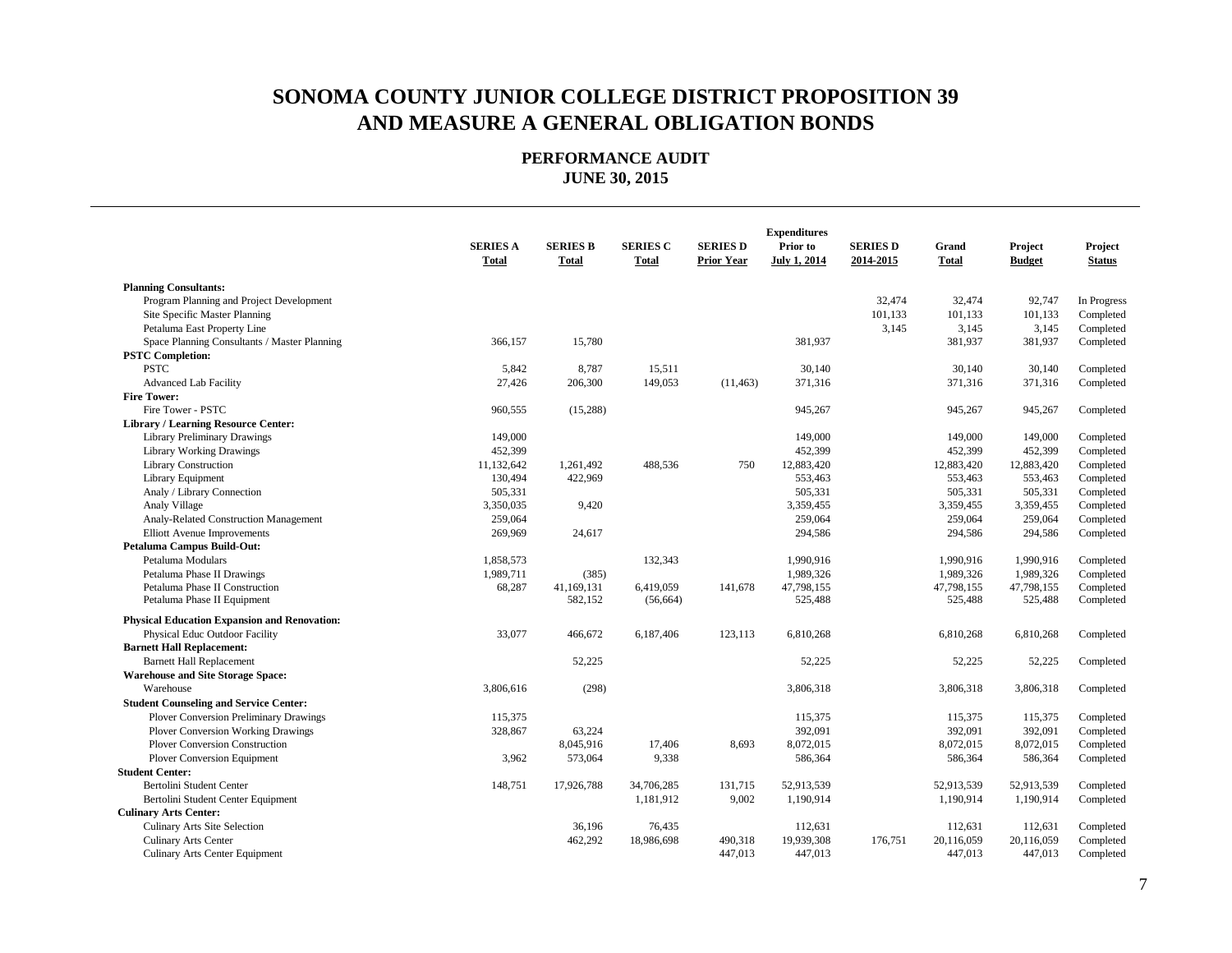|                                                                      | <b>SERIES A</b><br><b>Total</b> | <b>SERIES B</b><br><b>Total</b> | <b>SERIES C</b><br><b>Total</b> | <b>SERIES D</b><br><b>Prior Year</b> | <b>Expenditures</b><br>Prior to<br><b>July 1, 2014</b> | <b>SERIES D</b><br>2014-2015 | Grand<br>Total | Project<br><b>Budget</b> | Project<br><b>Status</b> |
|----------------------------------------------------------------------|---------------------------------|---------------------------------|---------------------------------|--------------------------------------|--------------------------------------------------------|------------------------------|----------------|--------------------------|--------------------------|
| <b>Graphics Services Center:</b>                                     |                                 |                                 |                                 |                                      |                                                        |                              |                |                          |                          |
| Graphics Replacement and Press Systems                               | 598,218                         | 41,779                          |                                 |                                      | 639,997                                                |                              | 639,997        | 639,997                  | Completed                |
| Construct permanent classrooms, laboratories and support space to:   |                                 |                                 |                                 |                                      |                                                        |                              |                |                          |                          |
| Replace "portables" and provide adequate classroom space             |                                 |                                 |                                 |                                      |                                                        |                              |                |                          |                          |
| <b>LAND AND BUILDING ACQUISITIONS</b>                                |                                 |                                 |                                 |                                      |                                                        |                              |                |                          |                          |
| Property Acquisitions in Santa Rosa, Petaluma, North and West County |                                 |                                 |                                 |                                      |                                                        |                              |                |                          |                          |
| to provide services to communities throughout the college district:  |                                 |                                 |                                 |                                      |                                                        |                              |                |                          |                          |
| <b>Property Acquisitions</b>                                         | 6,984,336                       | 1,666,441                       | 429,776                         | 303,423                              | 9,383,976                                              | 765,690                      | 10,149,666     | 10,149,666               | Complete                 |
| COLLEGE-WIDE PARKING AND TRAFFIC ABATEMENT                           |                                 |                                 |                                 |                                      |                                                        |                              |                |                          |                          |
|                                                                      |                                 |                                 |                                 |                                      |                                                        |                              |                |                          |                          |
| Create new parking spaces at all locations:                          |                                 |                                 |                                 |                                      |                                                        |                              |                |                          |                          |
| Parking Structure                                                    | 17,881,359                      | 20,179,864                      | 162,454                         | 30,013                               | 38,253,690                                             | 24,069                       | 38,277,759     | 38,281,414               | In Progress              |
| Mendocino/Carr Lot                                                   |                                 |                                 |                                 |                                      |                                                        | 18,450                       | 18.450         | 25,830                   | In Progress              |
| Other Parking Improvements                                           | 332,602                         | (256)                           | 65,417                          |                                      | 397,763                                                | 55,886                       | 453,649        | 1,151,647                | In Progress              |
| Improve roadways and relieve traffic congestion at all locations:    |                                 |                                 |                                 |                                      |                                                        |                              |                |                          |                          |
| Interior Roadways / Pathways                                         | 470,431                         | 288,303                         | 300                             |                                      | 759,034                                                |                              | 759,034        | 759,034                  | Completed                |
| Mendocino Avenue Improvements                                        | 105,649                         | 10,739                          |                                 |                                      | 116,388                                                |                              | 116,388        | 116,388                  | Completed                |
| <b>Bicycle Parking Project</b>                                       |                                 | 155,512                         | 77,713                          |                                      | 233,225                                                |                              | 233,225        | 233,225                  | Completed                |
|                                                                      |                                 |                                 |                                 |                                      |                                                        |                              |                |                          |                          |
| <b>TOTAL EXPENDITURES</b>                                            | 76,538,249                      | \$112,836,693                   | 74,011,844<br>-SS               | 5,267,231                            | \$268,654,017                                          | 3.105.850                    | \$271,759,867  | \$281,345,198            |                          |